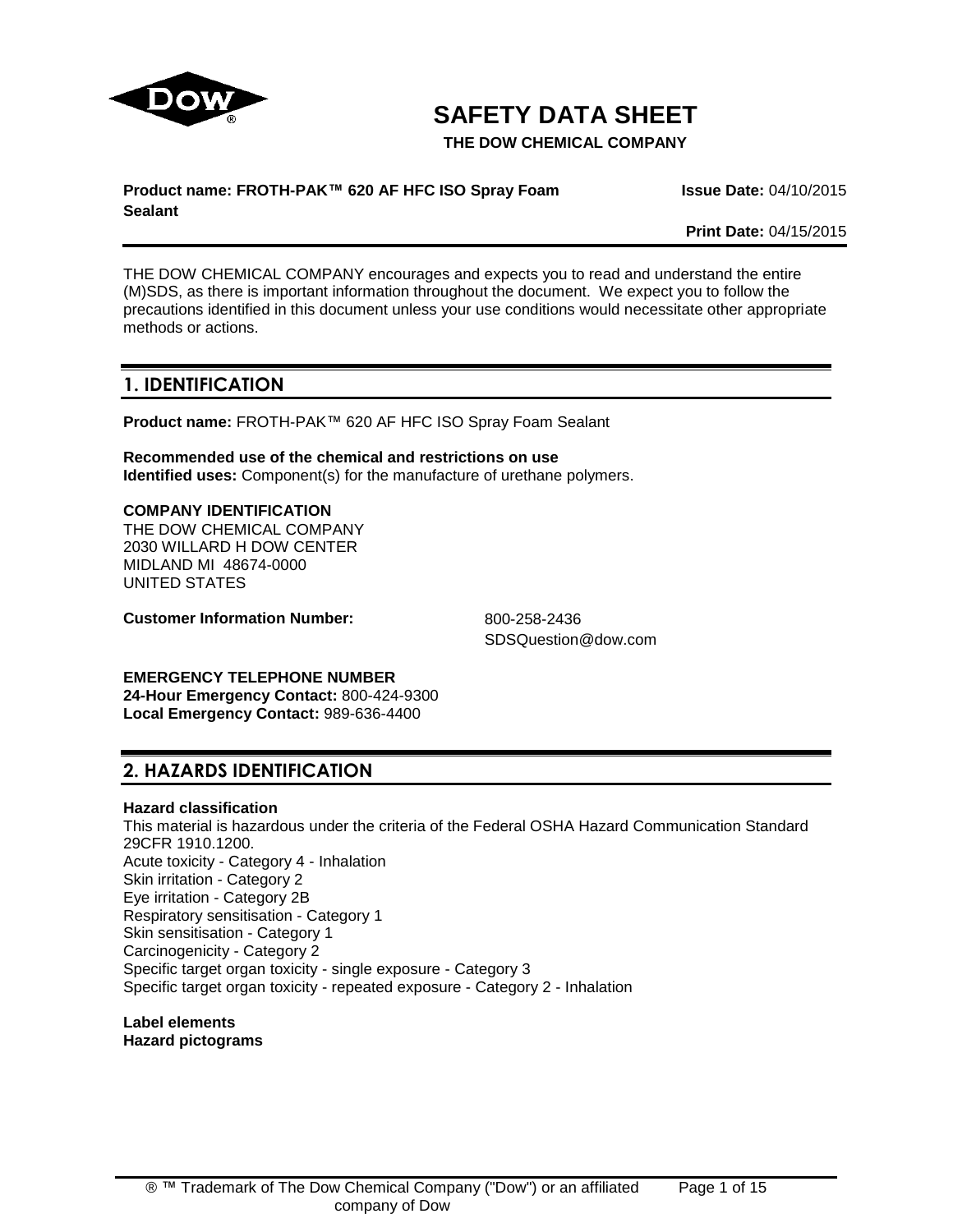

#### Signal word: **DANGER!**

#### **Hazards**

Causes skin and eye irritation. May cause an allergic skin reaction. Harmful if inhaled. May cause allergy or asthma symptoms or breathing difficulties if inhaled. May cause respiratory irritation. Suspected of causing cancer. May cause damage to organs (Respiratory system) through prolonged or repeated exposure if inhaled.

#### **Precautionary statements**

### **Prevention**

Obtain special instructions before use. Do not handle until all safety precautions have been read and understood. Do not breathe dust/ fume/ gas/ mist/ vapours/ spray. Wash skin thoroughly after handling. Use only outdoors or in a well-ventilated area. Contaminated work clothing should not be allowed out of the workplace. Wear protective gloves. Use personal protective equipment as required. In case of inadequate ventilation wear respiratory protection.

#### **Response**

IF ON SKIN: Wash with plenty of soap and water.

IF INHALED: Remove victim to fresh air and keep at rest in a position comfortable for breathing. Call a POISON CENTER or doctor/ physician if you feel unwell. IF IN EYES: Rinse cautiously with water for several minutes. Remove contact lenses, if

present and easy to do. Continue rinsing. IF exposed or concerned: Get medical advice/ attention.

If skin irritation or rash occurs: Get medical advice/ attention.

If eye irritation persists: Get medical advice/ attention.

Take off contaminated clothing and wash before reuse.

#### **Storage**

Store in a well-ventilated place. Keep container tightly closed. Store locked up.

#### **Disposal**

Dispose of contents/ container to an approved waste disposal plant.

#### **Other hazards**

no data available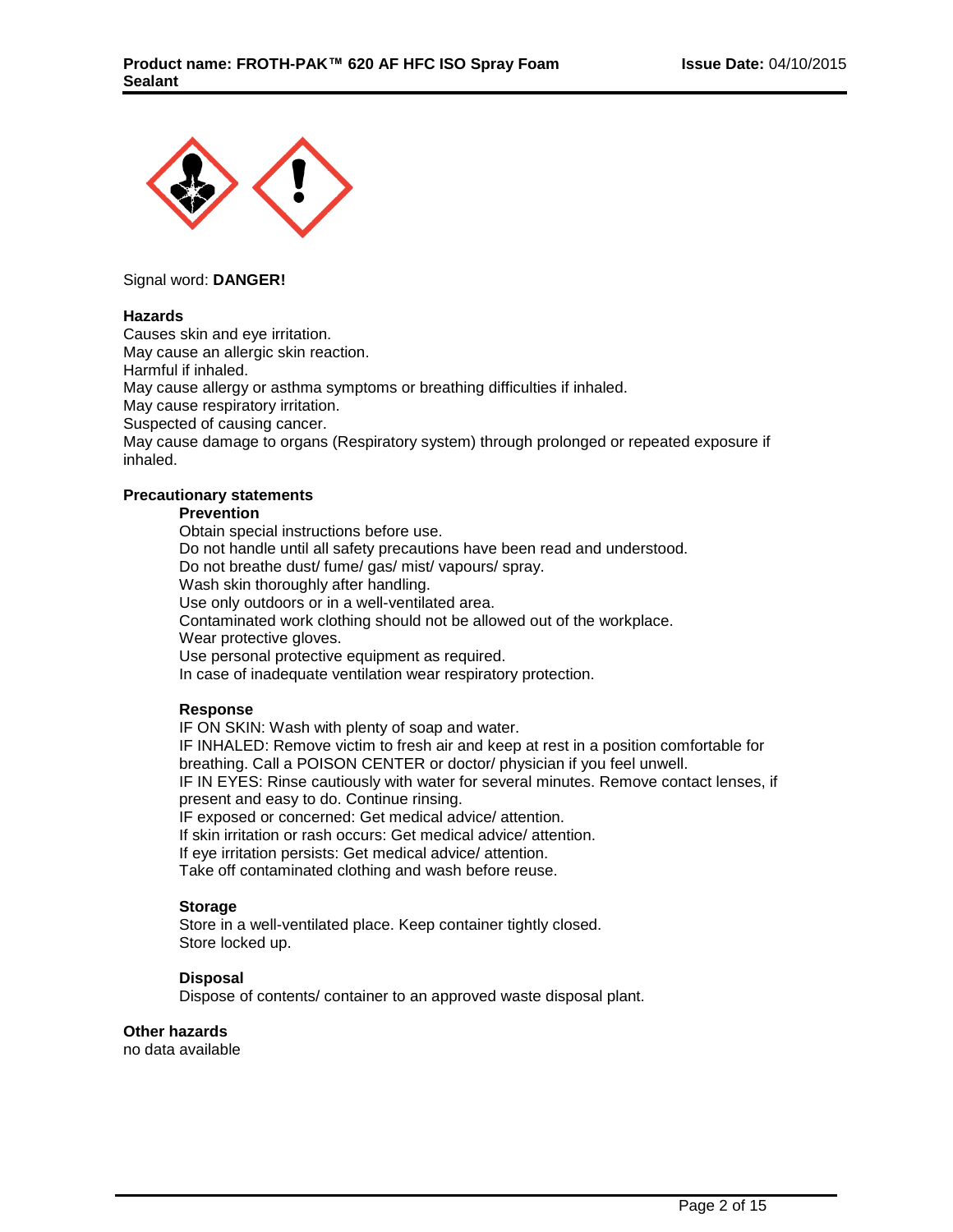# **3. COMPOSITION/INFORMATION ON INGREDIENTS**

**Chemical nature:** Construction and composite applications This product is a mixture.

| <b>Component</b>                                        | <b>CASRN</b> | <b>Concentration</b>     |
|---------------------------------------------------------|--------------|--------------------------|
| Diphenylmethane Diisocyanate, isomers and<br>homologues | 9016-87-9    | $>= 60.0 - \le 100.0 \%$ |
| 4,4'-Methylenediphenyl diisocyanate                     | 101-68-8     | $30.0 - 60.0 %$          |
| 1,1,1,2-Tetrafluoroethane                               | 811-97-2     | $>= 5.0 - \le 10.0 \%$   |

*Note*

Note: CAS 101-68-8 is an MDI isomer that is part of CAS 9016-87-9.

# **4. FIRST AID MEASURES**

#### **Description of first aid measures**

**General advice:** First Aid responders should pay attention to self-protection and use the recommended protective clothing (chemical resistant gloves, splash protection). If potential for exposure exists refer to Section 8 for specific personal protective equipment.

**Inhalation:** Move person to fresh air. If not breathing, give artificial respiration; if by mouth to mouth use rescuer protection (pocket mask, etc). If breathing is difficult, oxygen should be administered by qualified personnel. Call a physician or transport to a medical facility.

**Skin contact:** Remove material from skin immediately by washing with soap and plenty of water. Remove contaminated clothing and shoes while washing. Seek medical attention if irritation persists. Wash clothing before reuse. An MDI skin decontamination study demonstrated that cleaning very soon after exposure is important, and that a polyglycol-based skin cleanser or corn oil may be more effective than soap and water. Discard items which cannot be decontaminated, including leather articles such as shoes, belts and watchbands. Suitable emergency safety shower facility should be available in work area.

**Eye contact:** Immediately flush eyes with water; remove contact lenses, if present, after the first 5 minutes, then continue flushing eyes for at least 15 minutes. Obtain medical attention without delay, preferably from an ophthalmologist. Suitable emergency eye wash facility should be immediately available.

**Ingestion:** If swallowed, seek medical attention. Do not induce vomiting unless directed to do so by medical personnel.

**Most important symptoms and effects, both acute and delayed:** Aside from the information found under Description of first aid measures (above) and Indication of immediate medical attention and special treatment needed (below), any additional important symptoms and effects are described in Section 11: Toxicology Information.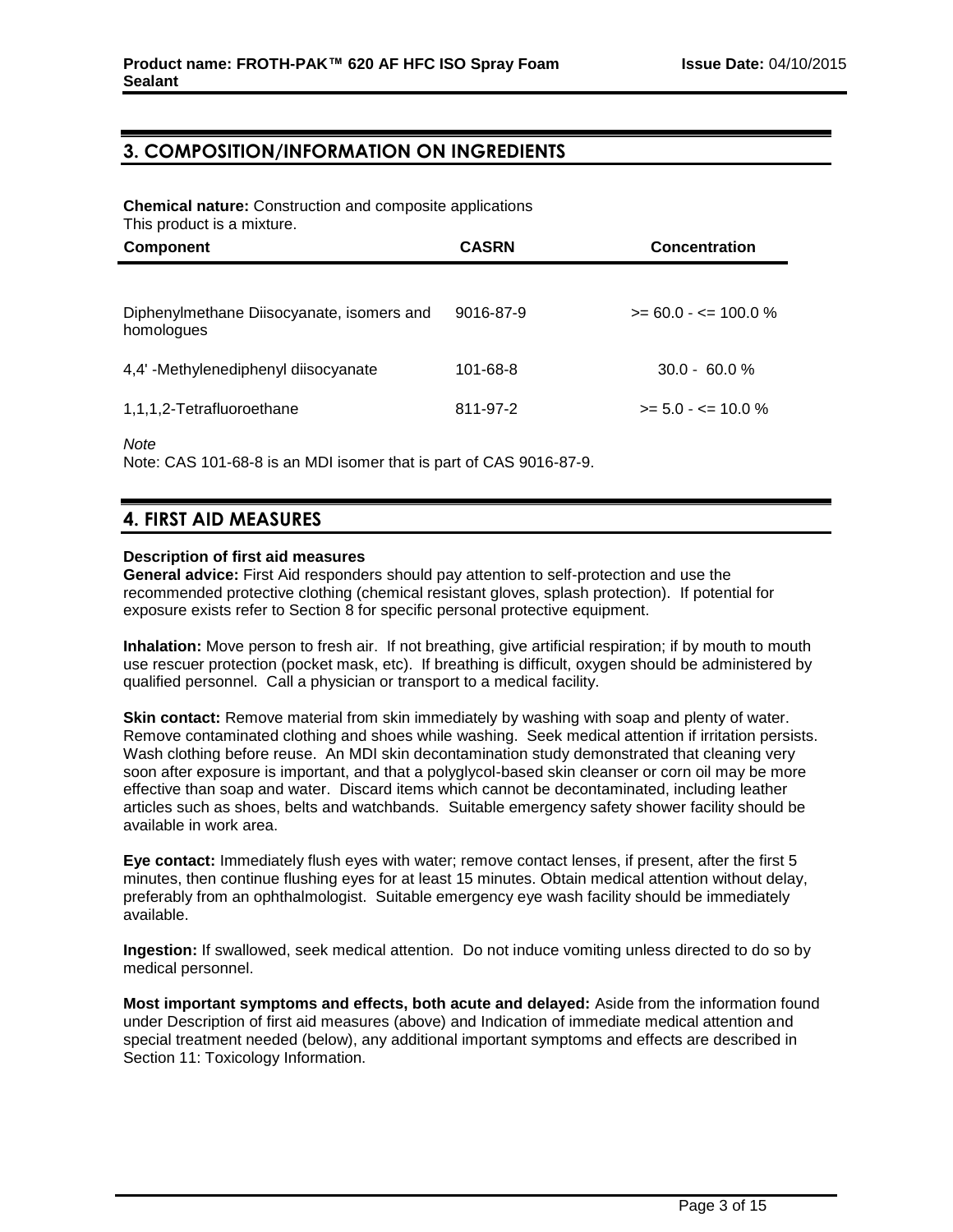#### **Indication of any immediate medical attention and special treatment needed**

**Notes to physician:** Excessive exposure may aggravate preexisting asthma and other respiratory disorders (e.g. emphysema, bronchitis, reactive airways dysfunction syndrome). Maintain adequate ventilation and oxygenation of the patient. May cause respiratory sensitization or asthma-like symptoms. Bronchodilators, expectorants and antitussives may be of help. Treat bronchospasm with inhaled beta2 agonist and oral or parenteral corticosteroids. Respiratory symptoms, including pulmonary edema, may be delayed. Persons receiving significant exposure should be observed 24-48 hours for signs of respiratory distress. If you are sensitized to diisocyanates, consult your physician regarding working with other respiratory irritants or sensitizers. Exposure may increase "myocardial irritability". Do not administer sympathomimetic drugs such as epinephrine unless absolutely necessary. Treatment of exposure should be directed at the control of symptoms and the clinical condition of the patient.

# **5. FIREFIGHTING MEASURES**

**Suitable extinguishing media:** Water fog or fine spray. Dry chemical fire extinguishers. Carbon dioxide fire extinguishers. Foam. Alcohol resistant foams (ATC type) are preferred. General purpose synthetic foams (including AFFF) or protein foams may function, but will be less effective.

**Unsuitable extinguishing media:** no data available

#### **Special hazards arising from the substance or mixture**

**Hazardous combustion products:** During a fire, smoke may contain the original material in addition to combustion products of varying composition which may be toxic and/or irritating. Combustion products may include and are not limited to: Nitrogen oxides. Isocyanates. Hydrogen fluoride. Hydrogen cyanide. Carbon monoxide. Carbon dioxide.

**Unusual Fire and Explosion Hazards:** Product reacts with water. Reaction may produce heat and/or gases. This reaction may be violent. Container may rupture from gas generation in a fire situation. Vaporizes quickly at room temperature. Vapors are heavier than air and may travel a long distance and accumulate in low lying areas. Dense smoke is emitted when burned without sufficient oxygen.

#### **Advice for firefighters**

**Fire Fighting Procedures:** Keep people away. Isolate fire and deny unnecessary entry. Stay upwind. Keep out of low areas where gases (fumes) can accumulate. Water is not recommended, but may be applied in large quantities as a fine spray when other extinguishing agents are not available. Fight fire from protected location or safe distance. Consider the use of unmanned hose holders or monitor nozzles. Immediately withdraw all personnel from the area in case of rising sound from venting safety device or discoloration of the container. Do not use direct water stream. May spread fire. Move container from fire area if this is possible without hazard. Use water spray to cool fireexposed containers and fire-affected zone until fire is out.

**Special protective equipment for firefighters:** Wear positive-pressure self-contained breathing apparatus (SCBA) and protective fire fighting clothing (includes fire fighting helmet, coat, trousers, boots, and gloves). Avoid contact with this material during fire fighting operations. If contact is likely, change to full chemical resistant fire fighting clothing with self-contained breathing apparatus. If this is not available, wear full chemical resistant clothing with self-contained breathing apparatus and fight fire from a remote location. For protective equipment in post-fire or non-fire clean-up situations, refer to the relevant sections.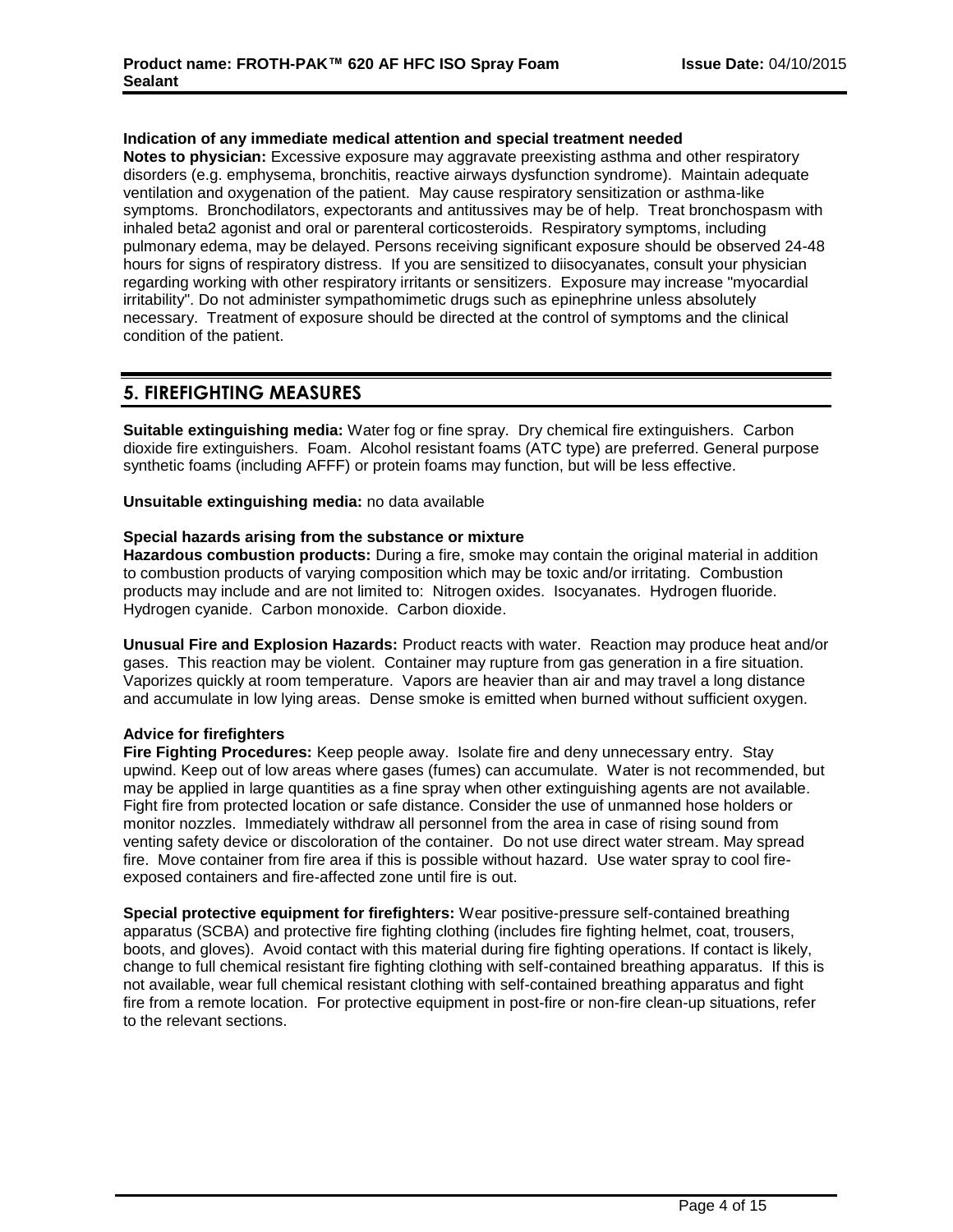# **6. ACCIDENTAL RELEASE MEASURES**

**Personal precautions, protective equipment and emergency procedures:** Isolate area. Keep unnecessary and unprotected personnel from entering the area. Keep personnel out of low areas. Keep personnel out of confined or poorly ventilated areas. Keep upwind of spill. Spilled material may cause a slipping hazard. Ventilate area of leak or spill. Confined space entry procedures must be followed before entering the area. If available, use foam to smother or suppress. Refer to section 7, Handling, for additional precautionary measures. See Section 10 for more specific information. Use appropriate safety equipment. For additional information, refer to Section 8, Exposure Controls and Personal Protection.

**Environmental precautions:** Prevent from entering into soil, ditches, sewers, waterways and/or groundwater. See Section 12, Ecological Information.

**Methods and materials for containment and cleaning up:** Contain spilled material if possible. Absorb with materials such as: Dirt. Vermiculite. Sand. Clay. Do NOT use absorbent materials such as: Cement powder (Note: may generate heat). Collect in suitable and properly labeled open containers. Do not place in sealed containers. Suitable containers include: Metal drums. Plastic drums. Polylined fiber pacs. Wash the spill site with large quantities of water. Attempt to neutralize by adding suitable decontaminant solution: Formulation 1: sodium carbonate 5 - 10%; liquid detergent 0.2 - 2%; water to make up to 100%, OR Formulation 2: concentrated ammonia solution 3 - 8%; liquid detergent 0.2 - 2%; water to make up to 100%. If ammonia is used, use good ventilation to prevent vapor exposure. Contact your supplier for clean-up assistance. See Section 13, Disposal Considerations, for additional information.

# **7. HANDLING AND STORAGE**

**Precautions for safe handling:** Avoid contact with eyes, skin, and clothing. Avoid prolonged or repeated contact with skin. Avoid breathing vapor. Use with adequate ventilation. Wash thoroughly after handling. Keep container tightly closed. Do not enter confined spaces unless adequately ventilated. See Section 8, EXPOSURE CONTROLS AND PERSONAL PROTECTION.

Spills of these organic materials on hot fibrous insulations may lead to lowering of the autoignition temperatures possibly resulting in spontaneous combustion.

**Conditions for safe storage:** Store in a dry place. Protect from atmospheric moisture. Do not store product contaminated with water to prevent potential hazardous reaction. See Section 10 for more specific information. Additional storage and handling information on this product may be obtained by calling your sales or customer service contact.

| <b>Storage stability</b> |                        |
|--------------------------|------------------------|
| Storage temperature:     | <b>Storage Period:</b> |
| 15 - 27 °C (59 - 81 °F)  | 6 Month                |

# **8. EXPOSURE CONTROLS/PERSONAL PROTECTION**

#### **Control parameters**

Exposure limits are listed below, if they exist.

| Component | atıon<br>---- | vne:<br>listina<br>Ωt | $-$ /K.<br>.<br>а |
|-----------|---------------|-----------------------|-------------------|
|           |               |                       |                   |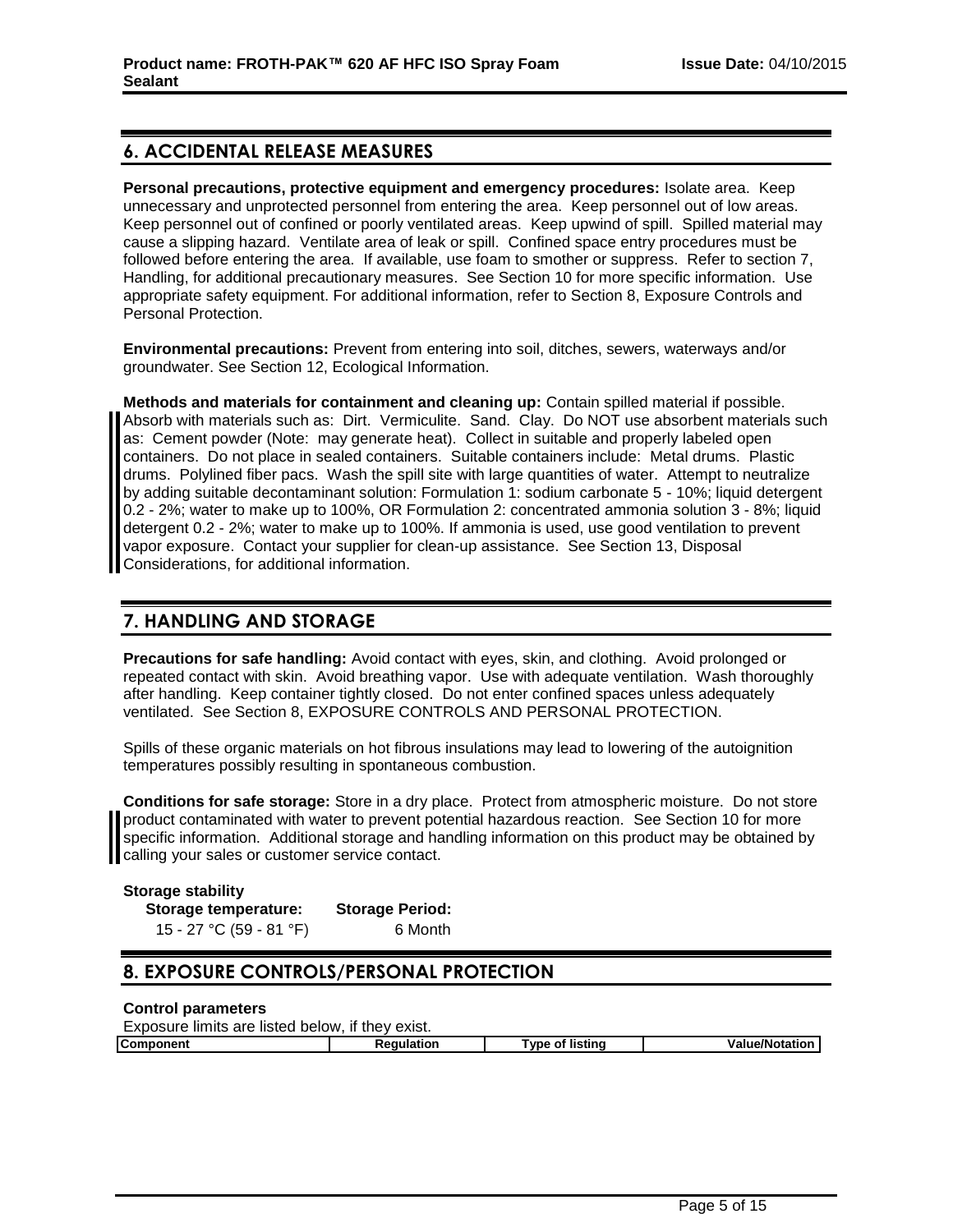| 4,4' -Methylenediphenyl<br>diisocyanate | <b>ACGIH</b>        | TWA | $0.005$ ppm                                   |
|-----------------------------------------|---------------------|-----|-----------------------------------------------|
| 1,1,1,2-Tetrafluoroethane               | OSHA Z-1<br>US WEEL | TWA | $0.2 \,\mathrm{mg/m}$ 0.02 ppm<br>$1,000$ ppm |

#### **Exposure controls**

**Engineering controls:** Use only with adequate ventilation. Local exhaust ventilation may be necessary for some operations. Provide general and/or local exhaust ventilationto control airborne levels below the exposure guidelines. Exhaust systems should be designed to move the air away from the source of vapor/aerosol generation and people working at this point. The odor and irritancy of this material are inadequate to warn of excessive exposure. Lethal concentrations may exist in areas with poor ventilation.

#### **Individual protection measures**

**Eye/face protection:** Use chemical goggles.

#### **Skin protection**

**Hand protection:** Use gloves chemically resistant to this material. Examples of preferred glove barrier materials include: Butyl rubber. Polyethylene. Chlorinated polyethylene. Ethyl vinyl alcohol laminate ("EVAL"). Examples of acceptable glove barrier materials include: Viton. Neoprene. Polyvinyl chloride ("PVC" or "vinyl"). Nitrile/butadiene rubber ("nitrile" or "NBR"). NOTICE: The selection of a specific glove for a particular application and duration of use in a workplace should also take into account all relevant workplace factors such as, but not limited to: Other chemicals which may be handled, physical requirements (cut/puncture protection, dexterity, thermal protection), potential body reactions to glove materials, as well as the instructions/specifications provided by the glove supplier.

**Other protection:** Use protective clothing chemically resistant to this material. Selection of specific items such as face shield, boots, apron, or full body suit will depend on the task.

**Respiratory protection:** Atmospheric levels should be maintained below the exposure guideline. When atmospheric levels may exceed the exposure guideline, use an approved airpurifying respirator equipped with an organic vapor sorbent and a particle filter. For situations where the atmospheric levels may exceed the level for which an air-purifying respirator is effective, use a positive-pressure air-supplying respirator (air line or self-contained breathing apparatus). For emergency response or for situations where the atmospheric level is unknown, use an approved positive-pressure self-contained breathing apparatus or positivepressure air line with auxiliary self-contained air supply. In confined or poorly ventilated areas, use an approved self-contained breathing apparatus or positive pressure air line with auxiliary self-contained air supply.

The following should be effective types of air-purifying respirators: Organic vapor cartridge with a particulate pre-filter.

# **9. PHYSICAL AND CHEMICAL PROPERTIES**

## **Appearance**

| <b>Physical state</b> |  |
|-----------------------|--|
| Color                 |  |
| Odor                  |  |
| <b>Odor Threshold</b> |  |
| рH                    |  |

**Printing Color** Brown **Musty** No test data available **Not applicable**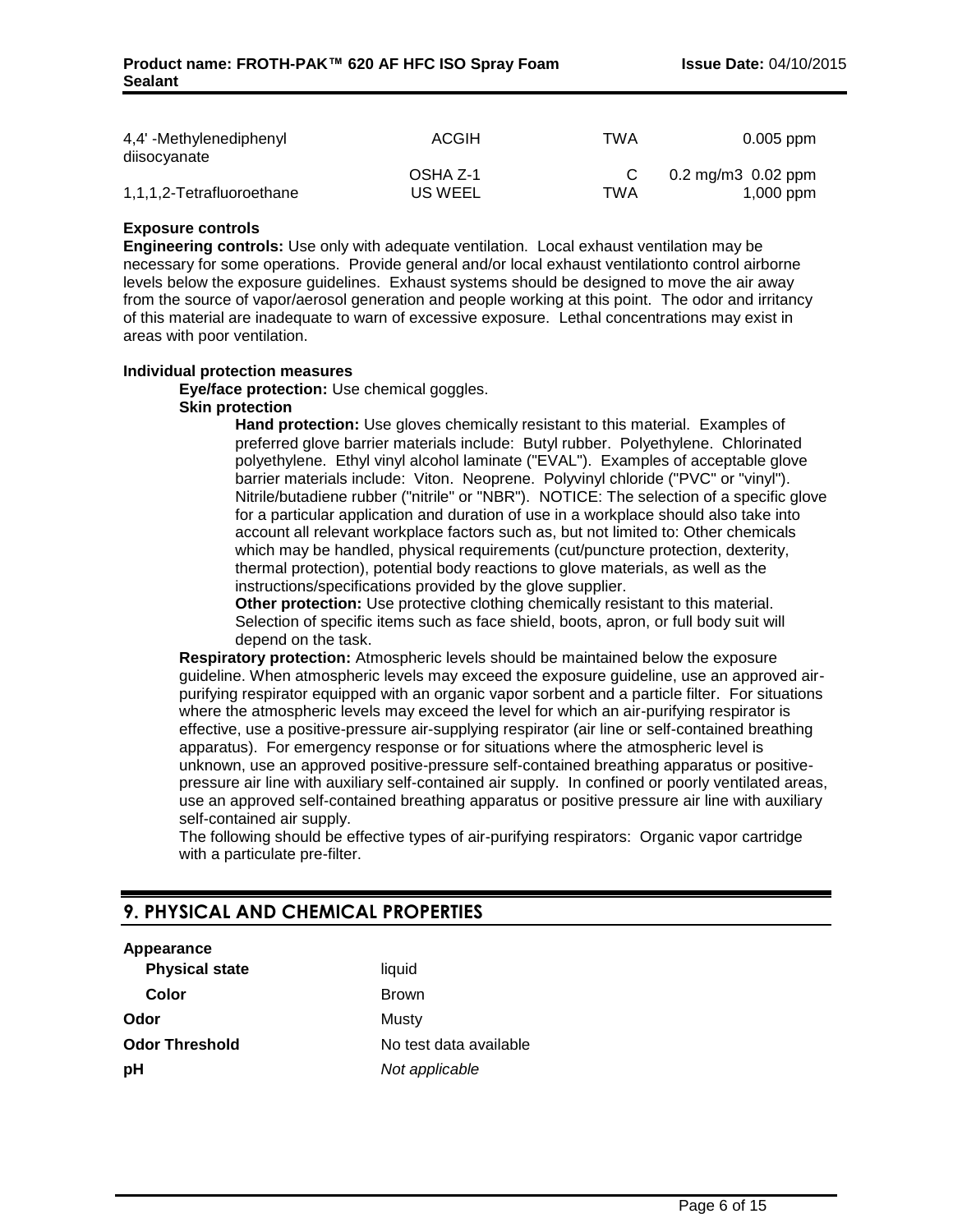| <b>Melting point/range</b>              | No test data available                                    |
|-----------------------------------------|-----------------------------------------------------------|
| <b>Freezing point</b>                   | No test data available                                    |
| Boiling point (760 mmHg)                | No test data available                                    |
| <b>Flash point</b>                      | closed cup Not applicable, Gas                            |
| <b>Evaporation Rate (Butyl Acetate</b>  | No test data available                                    |
| $= 1$                                   |                                                           |
| <b>Flammability (solid, gas)</b>        | N <sub>o</sub>                                            |
| Lower explosion limit                   | No test data available                                    |
| <b>Upper explosion limit</b>            | No test data available                                    |
| <b>Vapor Pressure</b>                   | 225 lb/in2 at 54 °C (129 °F) Container is under pressure. |
| <b>Relative Vapor Density (air = 1)</b> | No test data available                                    |
| Relative Density (water $= 1$ )         | 1.24 at 25 °C (77 °F) / 25 °C Estimated.                  |
| <b>Water solubility</b>                 | insoluble, reacts, evolution of CO2                       |
| <b>Partition coefficient: n-</b>        | no data available                                         |
| octanol/water                           |                                                           |
| <b>Auto-ignition temperature</b>        | No test data available                                    |
| <b>Decomposition temperature</b>        | No test data available                                    |
| <b>Kinematic Viscosity</b>              | No test data available                                    |
| <b>Explosive properties</b>             | Not explosive                                             |
| <b>Oxidizing properties</b>             | No                                                        |
| <b>Molecular weight</b>                 | No test data available                                    |
|                                         |                                                           |

NOTE: The physical data presented above are typical values and should not be construed as a specification.

# **10. STABILITY AND REACTIVITY**

**Reactivity:** no data available

**Chemical stability:** Stable under recommended storage conditions. See Storage, Section 7.

**Possibility of hazardous reactions:** Can occur.

**Conditions to avoid:** Elevated temperatures can cause container to vent and/or rupture. Exposure to elevated temperatures can cause product to decompose. Generation of gas during decomposition can cause pressure in closed systems. Pressure build-up can be rapid. Avoid moisture. Material reacts slowly with water, releasing carbon dioxide which can cause pressure buildup and rupture of closed containers. Elevated temperatures accelerate this reaction.

**Incompatible materials:** Avoid contact with: Acids. Alcohols. Amines. Ammonia. Bases. Metal compounds. Strong oxidizers. Diisocyanates react with many materials and the rate of reaction increases with temperature as well as increased contact; these reactions can become violent. Contact is increased by stirring or if the other material mixes with the diisocyanate. Diisocyanates are not soluble in water and sink to the bottom, but react slowly at the interface. The reaction forms carbon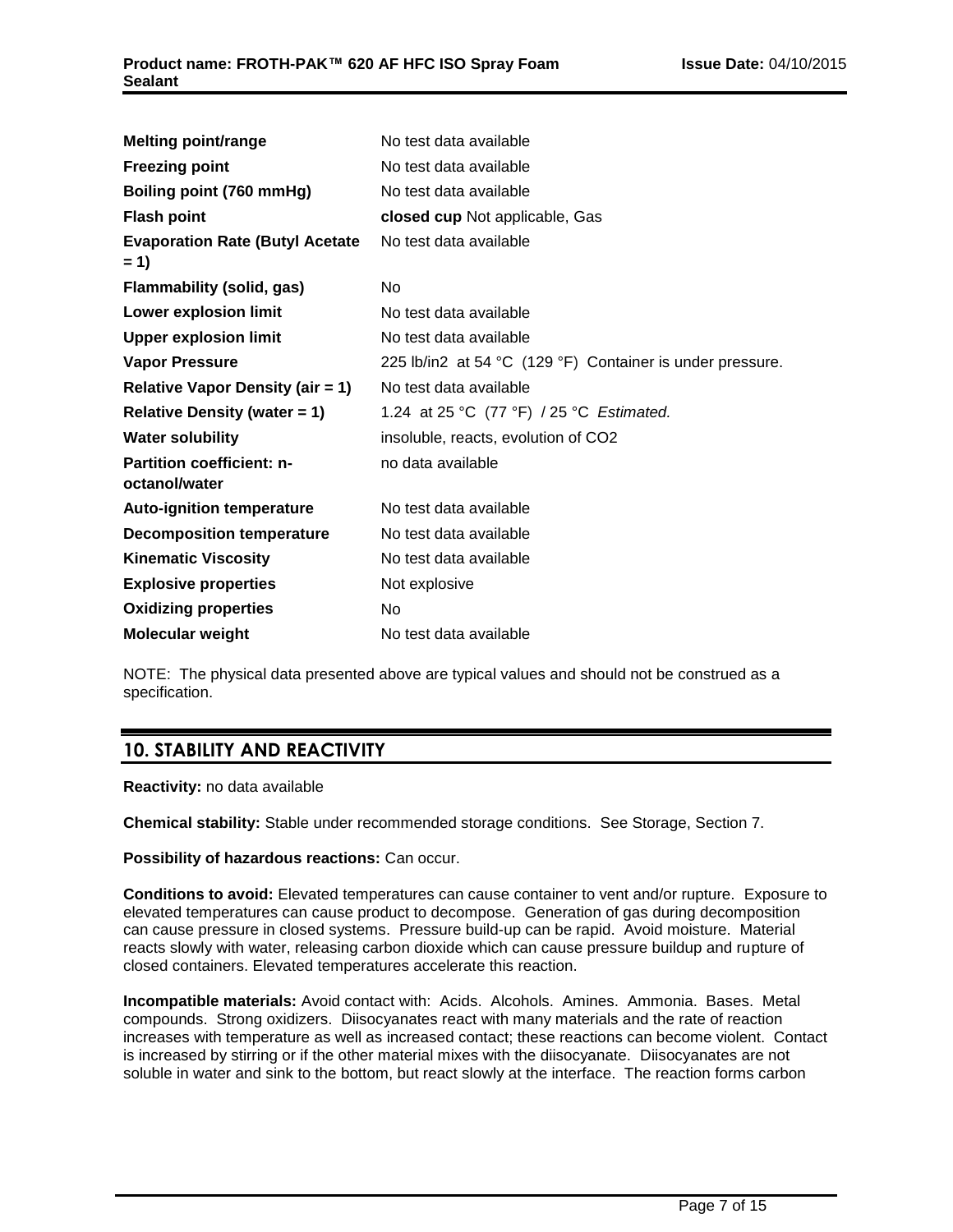dioxide gas and a layer of solid polyurea. Reaction with water will generate carbon dioxide and heat. Avoid unintended contact with polyols. The reaction of polyols and isocyanates generate heat.

**Hazardous decomposition products:** Decomposition products depend upon temperature, air supply and the presence of other materials. Toxic gases are released during decomposition.

# **11. TOXICOLOGICAL INFORMATION**

*Toxicological information on this product or its components appear in this section when such data is available.*

#### **Acute toxicity**

## **Acute oral toxicity**

Low toxicity if swallowed. Small amounts swallowed incidentally as a result of normal handling operations are not likely to cause injury; however, swallowing larger amounts may cause injury. Observations in animals include: Gastrointestinal irritation.

As product: Single dose oral LD50 has not been determined. LD50, Rat, > 2,000 mg/kg Estimated.

#### **Acute dermal toxicity**

Prolonged skin contact is unlikely to result in absorption of harmful amounts.

As product: The dermal LD50 has not been determined. LD50, Rabbit, > 2,000 mg/kg Estimated.

#### **Acute inhalation toxicity**

In confined or poorly ventilated areas, vapor can easily accumulate and can cause unconsciousness and death due to displacement of oxygen. Excessive exposure may cause irritation to upper respiratory tract (nose and throat) and lungs. May cause pulmonary edema (fluid in the lungs.) Effects may be delayed. Decreased lung function has been associated with overexposure to isocyanates. Excessive exposure may increase sensitivity to epinephrine and increase myocardial irritability (irregular heartbeats). May cause central nervous system effects. Symptoms of excessive exposure may be anesthetic or narcotic effects; dizziness and drowsiness may be observed. As product: The LC50 has not been determined.

#### **Skin corrosion/irritation**

Prolonged contact may cause skin irritation with local redness. May stain skin.

#### **Serious eye damage/eye irritation**

May cause moderate eye irritation. May cause slight temporary corneal injury.

#### **Sensitization**

Skin contact may cause an allergic skin reaction.

Animal studies have shown that skin contact with isocyanates may play a role in respiratory sensitization.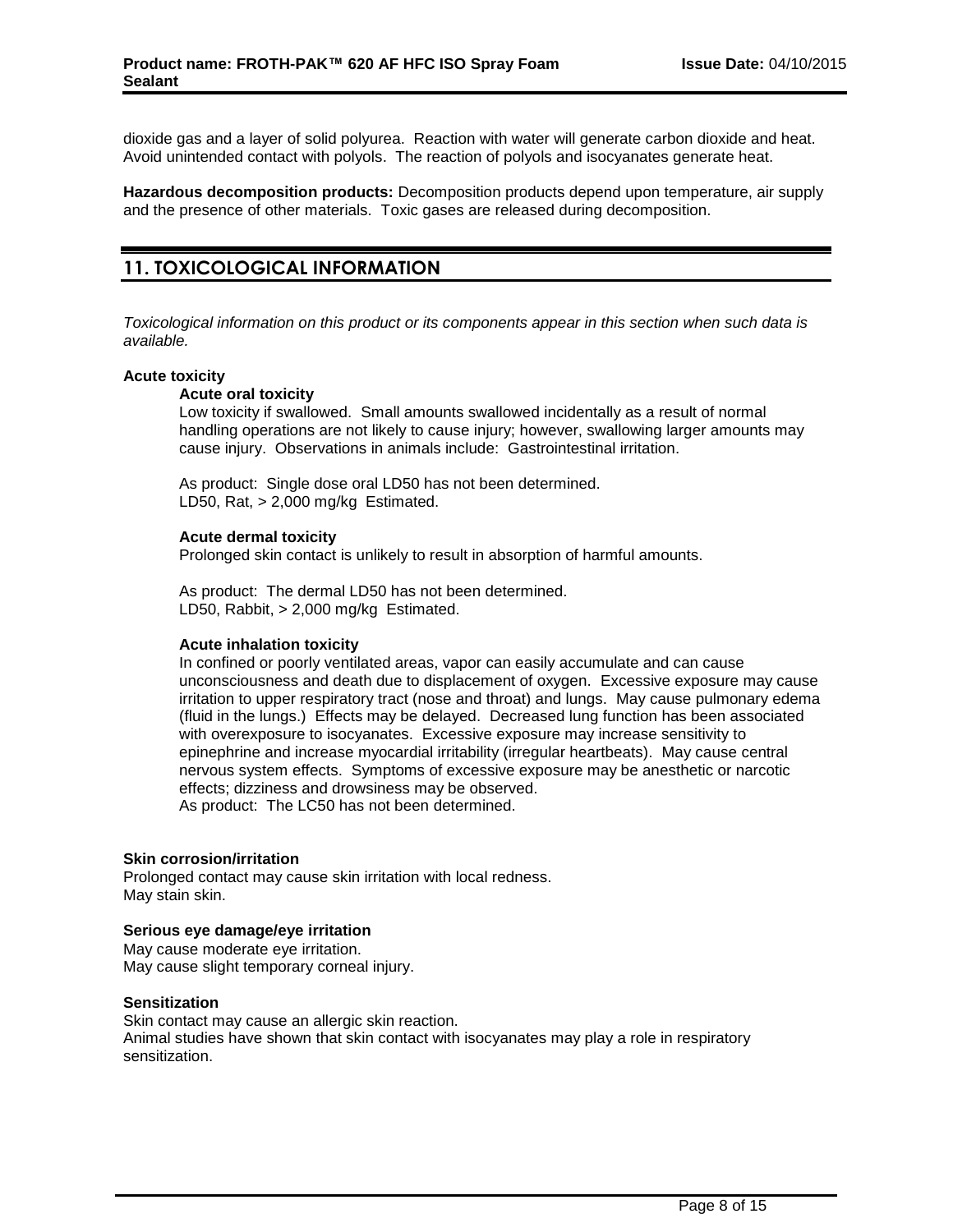May cause allergic respiratory reaction.

MDI concentrations below the exposure guidelines may cause allergic respiratory reactions in individuals already sensitized.

Asthma-like symptoms may include coughing, difficult breathing and a feeling of tightness in the chest. Occasionally, breathing difficulties may be life threatening.

#### **Specific Target Organ Systemic Toxicity (Single Exposure)**

May cause respiratory irritation. Route of Exposure: Inhalation

#### **Specific Target Organ Systemic Toxicity (Repeated Exposure)**

Tissue injury in the upper respiratory tract and lungs has been observed in laboratory animals after repeated excessive exposures to MDI/polymeric MDI aerosols.

#### **Carcinogenicity**

Lung tumors have been observed in laboratory animals exposed to respirable aerosol droplets of MDI/Polymeric MDI (6 mg/m3) for their lifetime. Tumors occurred concurrently with respiratory irritation and lung injury. Current exposure guidelines are expected to protect against these effects reported for MDI.

#### **Teratogenicity**

In laboratory animals, MDI/polymeric MDI did not cause birth defects; other fetal effects occurred only at high doses which were toxic to the mother. Contains component(s) which did not cause birth defects in animals; other fetal effects occurred only at doses toxic to the mother.

#### **Reproductive toxicity**

No relevant data found.

#### **Mutagenicity**

Genetic toxicity data on MDI are inconclusive. MDI was weakly positive in some in vitro studies; other in vitro studies were negative. Animal mutagenicity studies were predominantly negative.

#### **Aspiration Hazard**

Based on physical properties, not likely to be an aspiration hazard.

## **COMPONENTS INFLUENCING TOXICOLOGY:**

#### **Diphenylmethane Diisocyanate, isomers and homologues**

**Acute inhalation toxicity**

LC50, Rat, 4 Hour, dust/mist, 0.49 mg/l

For similar material(s): 2,4'-Diphenylmethane diisocyanate (CAS 5873-54-1). LC50, Rat, 4 Hour, Aerosol, 0.31 mg/l

For similar material(s): 4,4'-Methylenediphenyl diisocyanate (CAS 101-68-8). LC50, Rat, 1 Hour, Aerosol, 2.24 mg/l

## **4,4' -Methylenediphenyl diisocyanate**

**Acute inhalation toxicity** LC50, Rat, 1 Hour, dust/mist, 2.24 mg/l

#### **1,1,1,2-Tetrafluoroethane**

**Acute inhalation toxicity**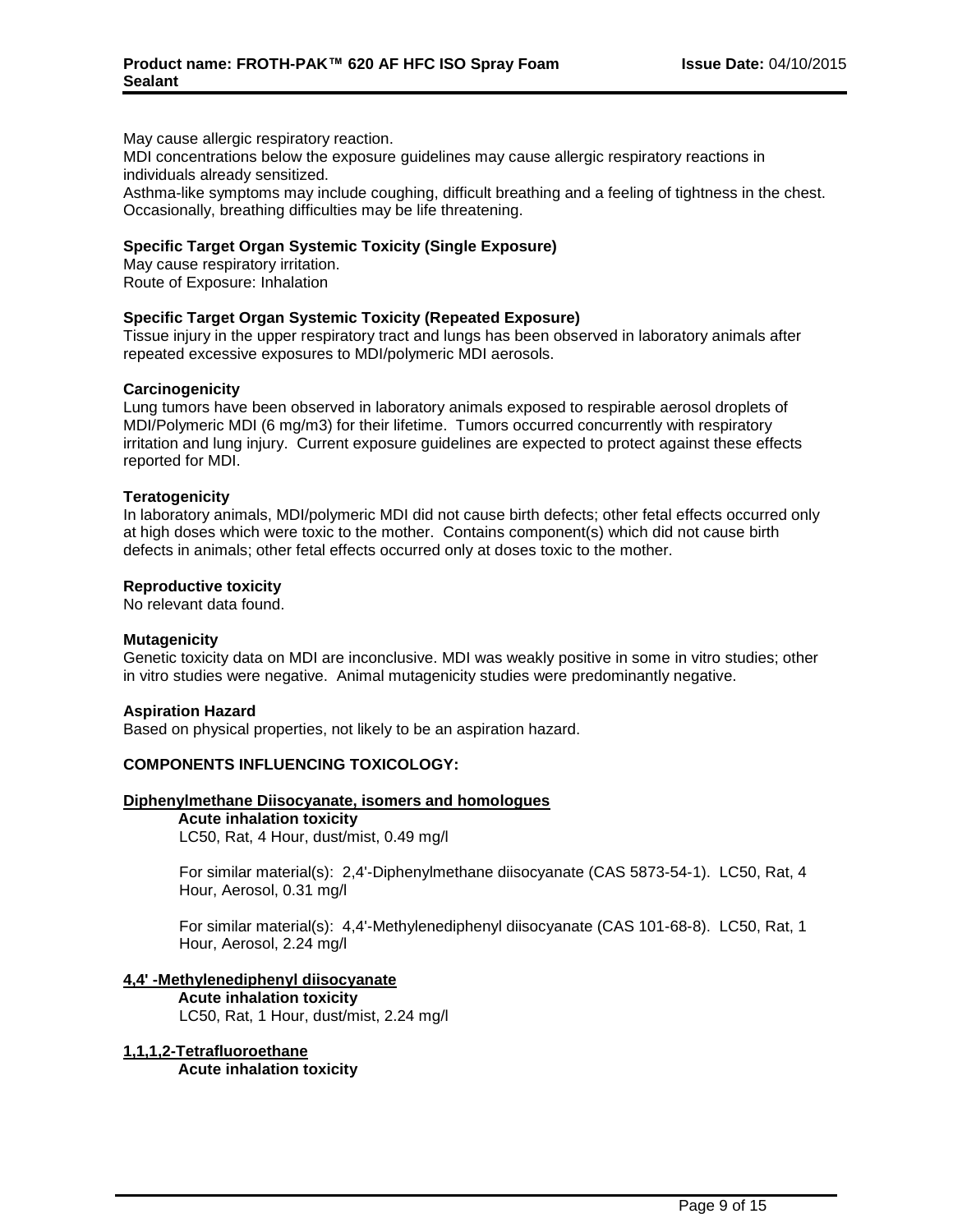LC50, Rat, 4 Hour, vapour, > 1,500 mg/l

# **12. ECOLOGICAL INFORMATION**

*Ecotoxicological information on this product or its components appear in this section when such data is available.*

#### **Toxicity**

#### **Diphenylmethane Diisocyanate, isomers and homologues**

#### **Acute toxicity to fish**

The measured ecotoxicity is that of the hydrolyzed product, generally under conditions maximizing production of soluble species. Material is practically non-toxic to aquatic organisms on an acute basis (LC50/EC50/EL50/LL50 >100 mg/L in the most sensitive species tested).

Based on information for a similar material:

LC50, Danio rerio (zebra fish), static test, 96 Hour, > 1,000 mg/l, OECD Test Guideline 203 or **Equivalent** 

#### **Acute toxicity to aquatic invertebrates**

Based on information for a similar material: EC50, Daphnia magna (Water flea), static test, 24 Hour, > 1,000 mg/l, OECD Test Guideline 202 or Equivalent

### **Acute toxicity to algae/aquatic plants**

Based on information for a similar material: NOEC, Desmodesmus subspicatus (green algae), static test, 72 Hour, Growth rate inhibition, 1,640 mg/l, OECD Test Guideline 201 or Equivalent

#### **Toxicity to bacteria**

Based on information for a similar material: EC50, activated sludge, static test, 3 Hour, Respiration rates., > 100 mg/l

#### **Toxicity to soil-dwelling organisms**

EC50, Eisenia fetida (earthworms), Based on information for a similar material:, 14 d, > 1,000 mg/kg

#### **Toxicity to terrestrial plants**

EC50, Avena sativa (oats), Growth inhibition, 1,000 mg/l EC50, Lactuca sativa (lettuce), Growth inhibition, 1,000 mg/l

#### **4,4' -Methylenediphenyl diisocyanate**

#### **Acute toxicity to fish**

The measured ecotoxicity is that of the hydrolyzed product, generally under conditions maximizing production of soluble species. Material is practically non-toxic to aquatic organisms on an acute basis

(LC50/EC50/EL50/LL50 >100 mg/L in the most sensitive species tested).

Based on information for a similar material:

LC50, Danio rerio (zebra fish), static test, 96 Hour, > 1,000 mg/l, OECD Test Guideline 203 or **Equivalent**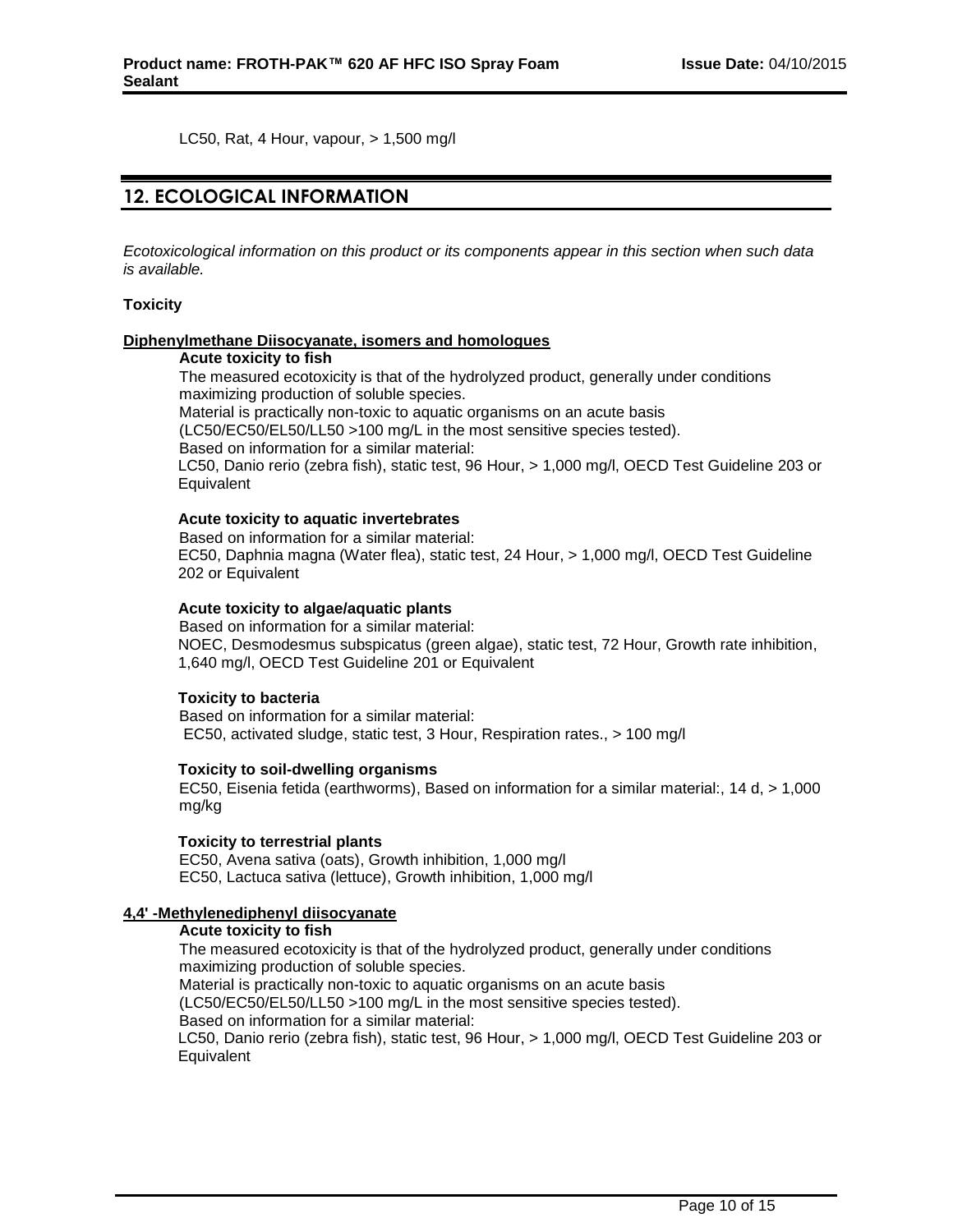## **Acute toxicity to aquatic invertebrates**

Based on information for a similar material: EC50, Daphnia magna (Water flea), static test, 24 Hour, > 1,000 mg/l, OECD Test Guideline 202 or Equivalent

#### **Acute toxicity to algae/aquatic plants**

Based on information for a similar material: NOEC, Desmodesmus subspicatus (green algae), static test, 72 Hour, Growth rate inhibition, 1,640 mg/l, OECD Test Guideline 201 or Equivalent

#### **Toxicity to bacteria**

Based on information for a similar material: EC50, activated sludge, static test, 3 Hour, Respiration rates., > 100 mg/l

#### **Toxicity to soil-dwelling organisms**

EC50, Eisenia fetida (earthworms), Based on information for a similar material:, 14 d, > 1,000 mg/kg

#### **Toxicity to terrestrial plants**

EC50, Avena sativa (oats), Growth inhibition, 1,000 mg/l EC50, Lactuca sativa (lettuce), Growth inhibition, 1,000 mg/l

#### **1,1,1,2-Tetrafluoroethane**

#### **Acute toxicity to fish**

Material is practically non-toxic to aquatic organisms on an acute basis (LC50/EC50/EL50/LL50 >100 mg/L in the most sensitive species tested). LC50, Oncorhynchus mykiss (rainbow trout), semi-static test, 96 Hour, 450 mg/l

#### **Acute toxicity to aquatic invertebrates**

EC50, Daphnia magna (Water flea), 48 Hour, 980 mg/l

#### **Toxicity to bacteria**

EC50, Pseudomonas putida, static test, 6 Hour, Growth inhibition, > 730 mg/l

#### **Persistence and degradability**

#### **Diphenylmethane Diisocyanate, isomers and homologues**

**Biodegradability:** In the aquatic and terrestrial environment, material reacts with water forming predominantly insoluble polyureas which appear to be stable. In the atmospheric environment, material is expected to have a short tropospheric half-life, based on calculations and by analogy with related diisocyanates. 10-day Window: Not applicable **Biodegradation:** 0 % **Exposure time:** 28 d

**Method:** OECD Test Guideline 302C or Equivalent

#### **4,4' -Methylenediphenyl diisocyanate**

**Biodegradability:** In the aquatic and terrestrial environment, material reacts with water forming predominantly insoluble polyureas which appear to be stable. In the atmospheric environment, material is expected to have a short tropospheric half-life, based on calculations and by analogy with related diisocyanates. 10-day Window: Not applicable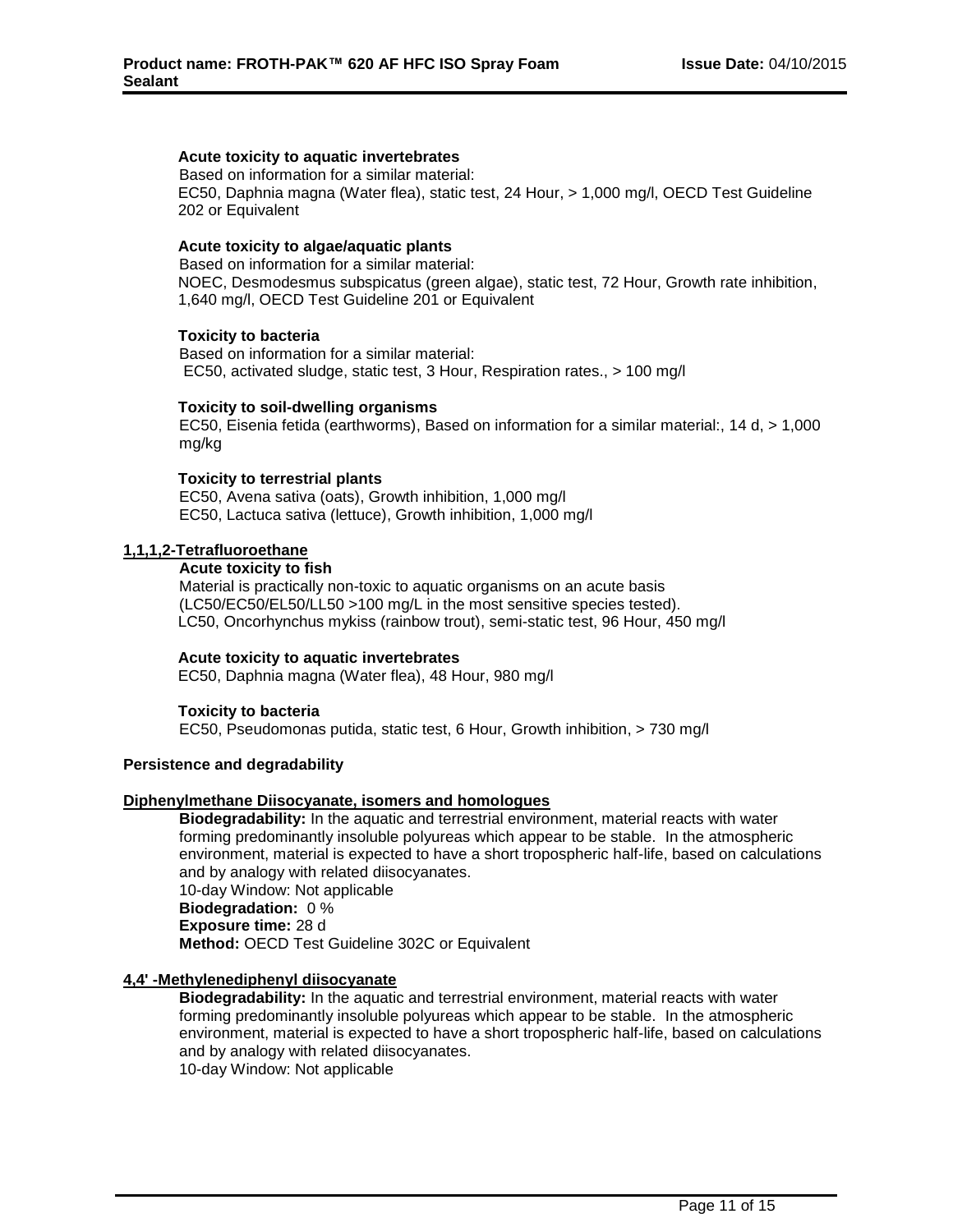**Biodegradation:** 0 % **Exposure time:** 28 d **Method:** OECD Test Guideline 302C or Equivalent

#### **1,1,1,2-Tetrafluoroethane**

**Biodegradability:** Material is expected to biodegrade very slowly (in the environment). Fails to pass OECD/EEC tests for ready biodegradability. 10-day Window: Fail **Biodegradation:** 4 % **Exposure time:** 28 d **Method:** OECD Test Guideline 301D or Equivalent

**Theoretical Oxygen Demand:** 0.47 mg/mg

**Photodegradation Test Type:** Half-life (indirect photolysis) **Sensitizer:** OH radicals **Atmospheric half-life:** 1,700 d **Method:** Estimated.

#### **Bioaccumulative potential**

#### **Diphenylmethane Diisocyanate, isomers and homologues**

**Bioaccumulation:** Bioconcentration potential is low (BCF < 100 or Log Pow < 3). Reacts with water. In the aquatic and terrestrial environment, movement is expected to be limited by its reaction with water forming predominantly insoluble polyureas. **Bioconcentration factor (BCF):** 92 Cyprinus carpio (Carp) 28 d

#### **4,4' -Methylenediphenyl diisocyanate**

**Bioaccumulation:** Bioconcentration potential is low (BCF < 100 or Log Pow < 3). Reacts with water. In the aquatic and terrestrial environment, movement is expected to be limited by its reaction with water forming predominantly insoluble polyureas.

**Bioconcentration factor (BCF):** 92 Cyprinus carpio (Carp) 28 d

## **1,1,1,2-Tetrafluoroethane**

**Bioaccumulation:** Bioconcentration potential is low (BCF < 100 or Log Pow < 3). **Partition coefficient: n-octanol/water(log Pow):** 1.68 Estimated.

#### **Mobility in soil**

## **Diphenylmethane Diisocyanate, isomers and homologues**

In the aquatic and terrestrial environment, movement is expected to be limited by its reaction with water forming predominantly insoluble polyureas.

#### **4,4' -Methylenediphenyl diisocyanate**

In the aquatic and terrestrial environment, movement is expected to be limited by its reaction with water forming predominantly insoluble polyureas.

#### **1,1,1,2-Tetrafluoroethane**

Potential for mobility in soil is high (Koc between 50 and 150). **Partition coefficient(Koc):** 97 Estimated.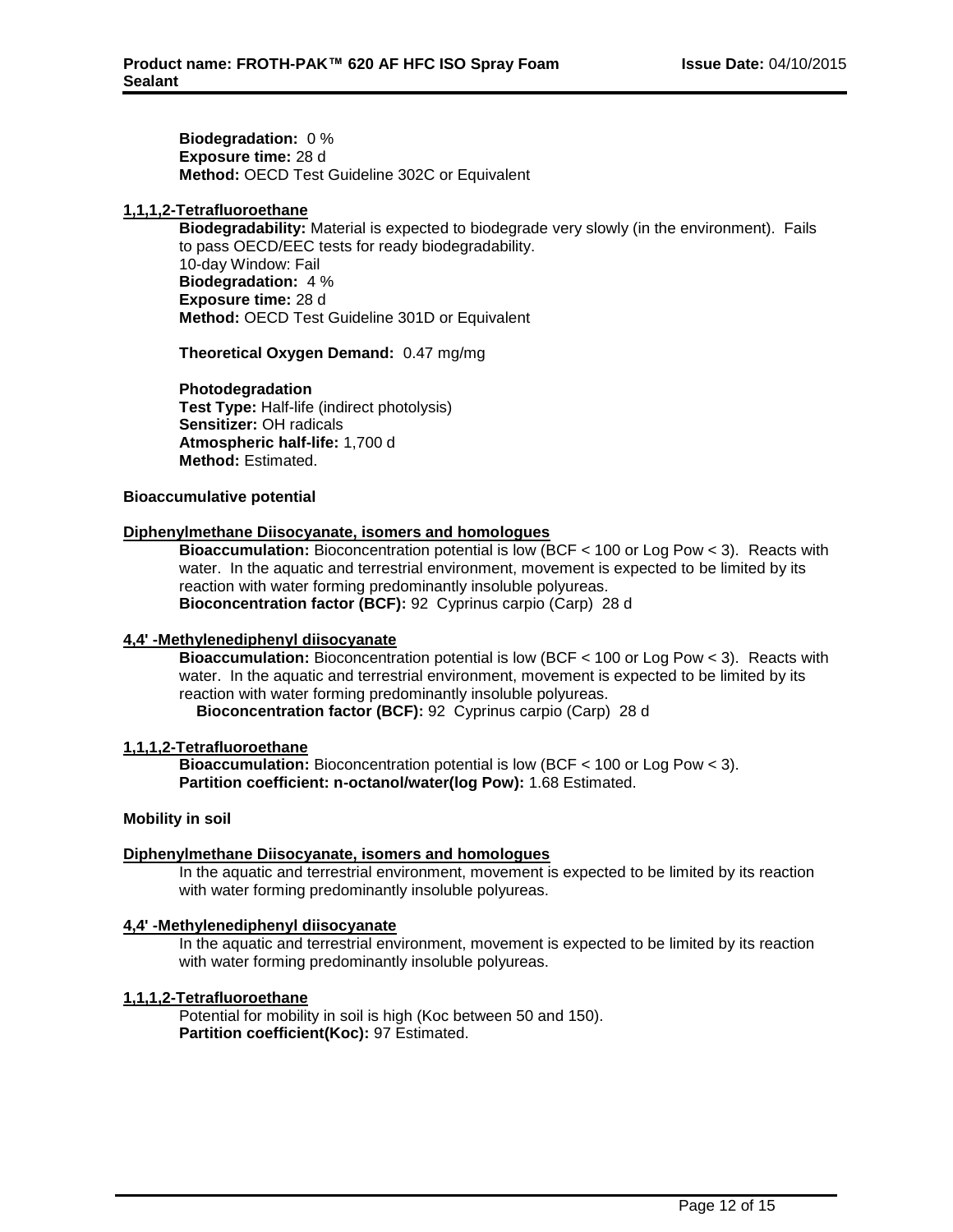# **13. DISPOSAL CONSIDERATIONS**

**Disposal methods:** DO NOT DUMP INTO ANY SEWERS, ON THE GROUND, OR INTO ANY BODY OF WATER. All disposal practices must be in compliance with all Federal, State/Provincial and local laws and regulations. Regulations may vary in different locations. Waste characterizations and compliance with applicable laws are the responsibility solely of the waste generator. AS YOUR SUPPLIER, WE HAVE NO CONTROL OVER THE MANAGEMENT PRACTICES OR MANUFACTURING PROCESSES OF PARTIES HANDLING OR USING THIS MATERIAL. THE INFORMATION PRESENTED HERE PERTAINS ONLY TO THE PRODUCT AS SHIPPED IN ITS INTENDED CONDITION AS DESCRIBED IN MSDS SECTION: Composition Information. FOR UNUSED & UNCONTAMINATED PRODUCT, the preferred options include sending to a licensed, permitted: Incinerator or other thermal destruction device. As a service to its customers, Dow can provide names of information resources to help identify waste management companies and other facilities which recycle, reprocess or manage chemicals or plastics, and that manage used drums. Telephone Dow's Customer Information Group at 1-800-258-2436 or 1-989-832-1556 (U.S.), or 1-800- 331-6451 (Canada) for further details.

# **14. TRANSPORT INFORMATION**

#### **DOT**

| Proper shipping name                                 | Chemical under pressure, n.o.s. (FLUORINATED<br><b>HYDROCARBONS)</b> |
|------------------------------------------------------|----------------------------------------------------------------------|
| <b>UN number</b>                                     | <b>UN 3500</b>                                                       |
| <b>Class</b>                                         | 2.2                                                                  |
| Packing group                                        |                                                                      |
|                                                      |                                                                      |
| <b>Reportable Quantity</b>                           | MDI                                                                  |
| <b>Classification for SEA transport (IMO-IMDG):</b>  |                                                                      |
| Proper shipping name                                 | CHEMICAL UNDER PRESSURE, N.O.S. (FLUORINATED<br><b>HYDROCARBONS)</b> |
| <b>UN number</b>                                     | <b>UN 3500</b>                                                       |
| <b>Class</b>                                         | 2.2                                                                  |
| <b>Packing group</b>                                 |                                                                      |
| <b>Marine pollutant</b>                              | <b>No</b>                                                            |
| <b>Transport in bulk</b>                             | Consult IMO regulations before transporting ocean bulk               |
| according to Annex I or II                           |                                                                      |
|                                                      |                                                                      |
| of MARPOL 73/78 and the                              |                                                                      |
| <b>IBC or IGC Code</b>                               |                                                                      |
| <b>Classification for AIR transport (IATA/ICAO):</b> |                                                                      |
| Proper shipping name                                 | Chemical under pressure, n.o.s. (FLUORINATED<br><b>HYDROCARBONS)</b> |
| <b>UN number</b>                                     | <b>UN 3500</b>                                                       |
| <b>Class</b>                                         | 2.2                                                                  |
| Packing group                                        |                                                                      |
|                                                      |                                                                      |
|                                                      |                                                                      |

This information is not intended to convey all specific regulatory or operational requirements/information relating to this product. Transportation classifications may vary by container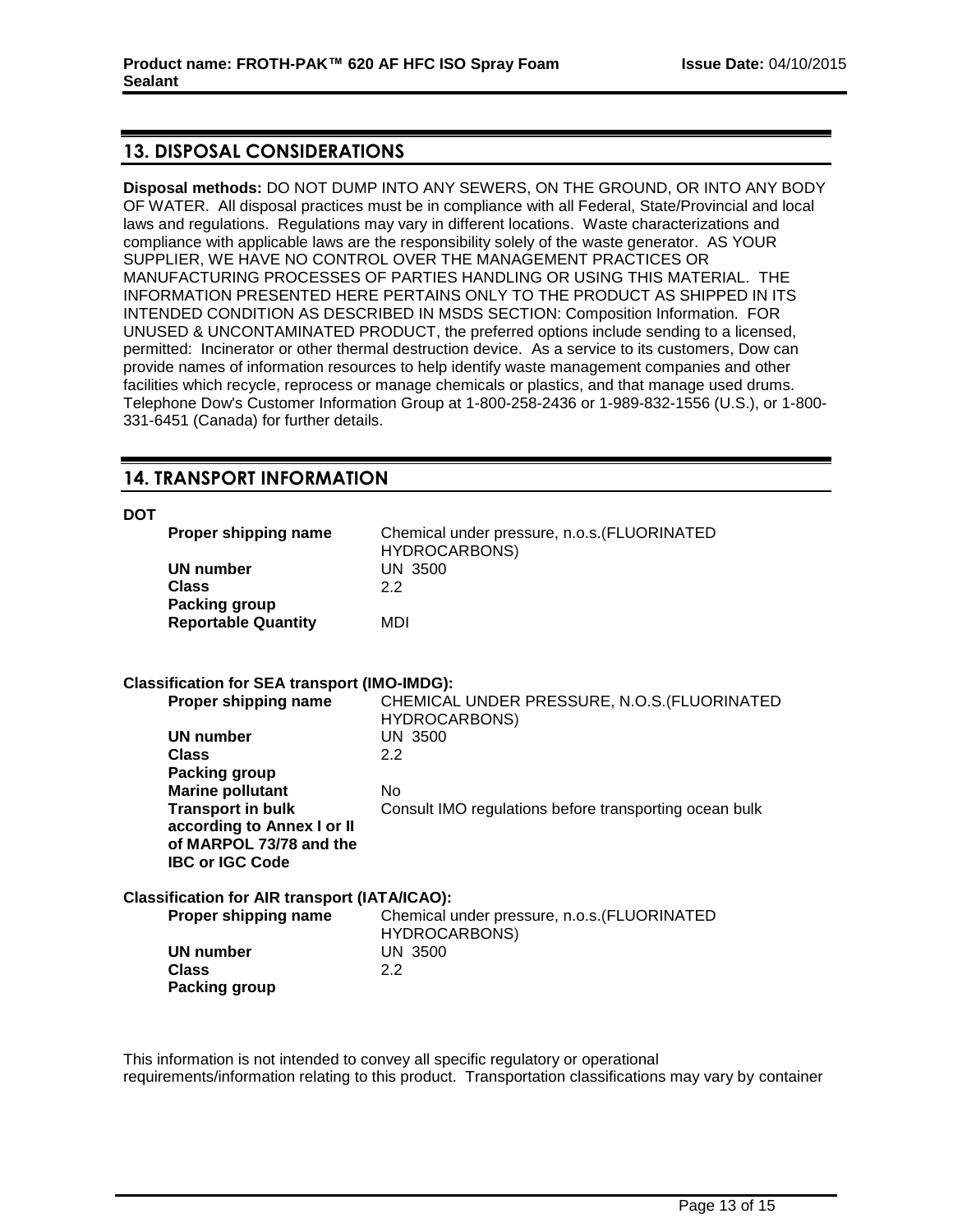volume and may be influenced by regional or country variations in regulations. Additional transportation system information can be obtained through an authorized sales or customer service representative. It is the responsibility of the transporting organization to follow all applicable laws, regulations and rules relating to the transportation of the material.

# **15. REGULATORY INFORMATION**

#### **OSHA Hazard Communication Standard**

This product is a "Hazardous Chemical" as defined by the OSHA Hazard Communication Standard, 29 CFR 1910.1200.

#### **Superfund Amendments and Reauthorization Act of 1986 Title III (Emergency Planning and Community Right-to-Know Act of 1986) Sections 311 and 312**

Acute Health Hazard Chronic Health Hazard Sudden Release of Pressure Hazard Reactivity Hazard

#### **Superfund Amendments and Reauthorization Act of 1986 Title III (Emergency Planning and Community Right-to-Know Act of 1986) Section 313**

This product contains the following substances which are subject to the reporting requirements of Section 313 of Title III of the Superfund Amendments and Reauthorization Act of 1986 and which are listed in 40 CFR 372.

| <b>Components</b>                                    | <b>CASRN</b> |
|------------------------------------------------------|--------------|
| 4.4'-Methylenediphenyl diisocyanate                  | 101-68-8     |
| Diphenylmethane Diisocyanate, isomers and homologues | 9016-87-9    |

## **Pennsylvania Worker and Community Right-To-Know Act:**

To the best of our knowledge, this product does not contain chemicals at levels which require reporting under this statute.

| <b>Components</b>                         | <b>CASRN</b>   |
|-------------------------------------------|----------------|
| Diphenylmethane Diisocyanate, isomers and | 9016-87-9      |
| homologues                                |                |
| 4,4' -Methylenediphenyl diisocyanate      | $101 - 68 - 8$ |

## **California Proposition 65 (Safe Drinking Water and Toxic Enforcement Act of 1986)**

This product contains no listed substances knownto the State of California to cause cancer, birth defects or other reproductive harm, at levels which would require a warning under the statute.

## **United States TSCA Inventory (TSCA)**

:

All components of this product are in compliance with the inventory listing requirements of the U.S. Toxic Substances Control Act (TSCA) Chemical Substance Inventory.